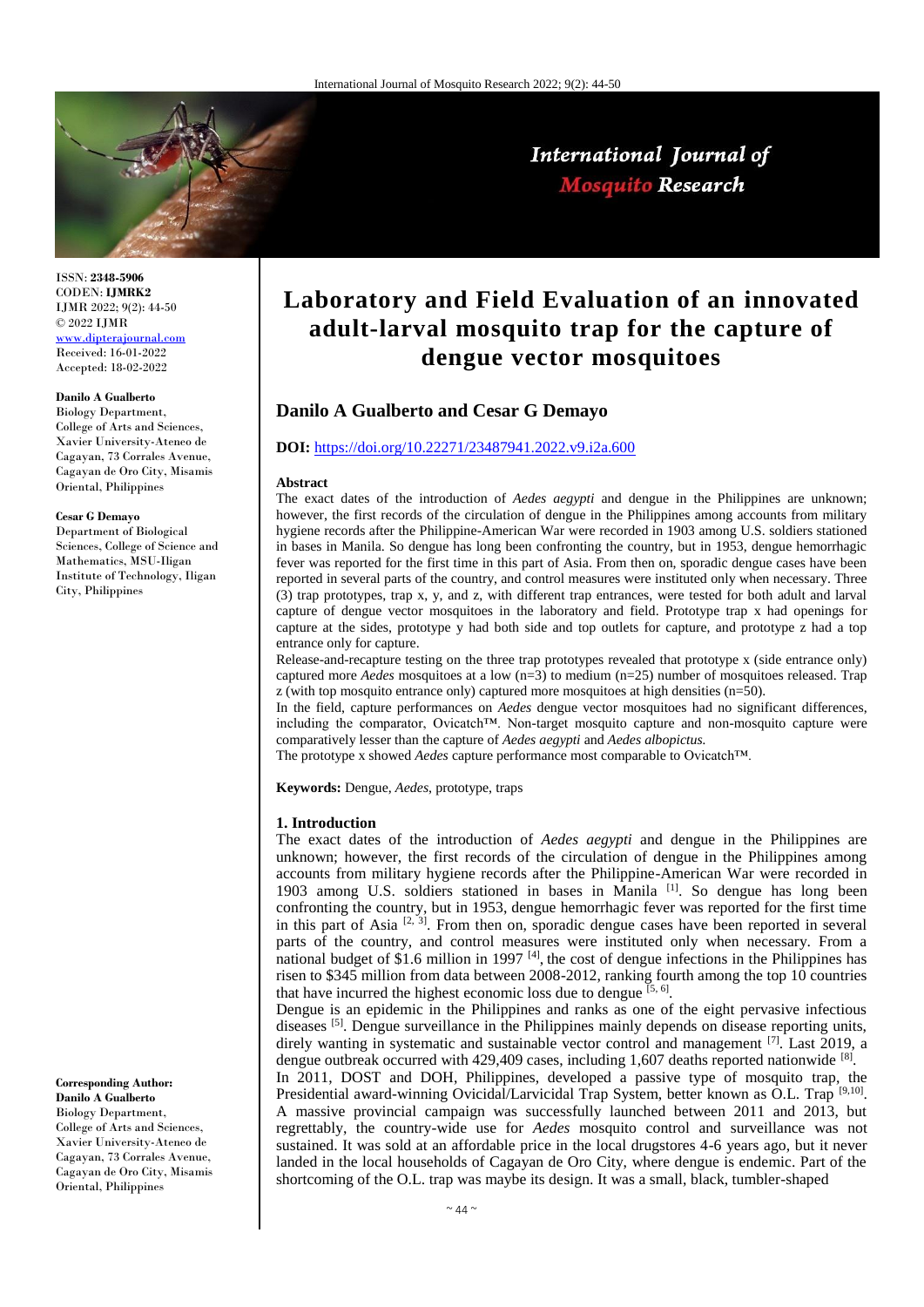mosquito trap that could easily topple and spill. Even if it was designed with an insecticide as a lethal ovitrap and coupled to a nationwide surveillance system network, it was a flawed design at the start. It was based on the old and classic Fay and Eliason's 1956 ovitrap design that required weekly maintenance and servicing. It could only hold a glassful of water as a growing medium for *Aedes* larvae. The potent component was mainly the organic insecticidal pellets that would stop larval development as soon as larvae emerged from eggs. But because the O.L. trap was an "open" type of trap, rain would quickly dilute the efficacy of its insecticide (pers comm, BHW).

Currently, the threat posed by the dengue vector mosquitoes*, Ae. aegypti,* and *Ae. albopictus,* has multiplied exponentially because these same mosquitoes have been documented as the very same vectors of Chikungunya and Zika<sup>[11, 12, 13, 14]</sup>. There are also has complications brought about by CoViD-19 that make definitive diagnosis difficult and health care management dangerous because of contamination threats.

Nowadays, there is so much development of innovative mosquito traps, many of which unfortunately are out of reach to the ordinary Filipino because they are too expensive. Most of the costly mosquito traps in the market today are either powered (electric or battery-dependent), scented (attractantdependent), and lethal (insecticide-laced) traps. None of these are locally manufactured and even affordable to ordinary Filipinos, most of whom are below the poverty line.

The trap that was evaluated here was a passive type of trap. Passive traps are devices that do not use electrical sources. So, it can be used over and over again. This trap was considered inexpensive because it was fabricated with cheap, local materials that included ordinary, black plastic dippers, thin black slice foam (rubber), a typical nylon window screen, and a few short pieces of wires. The only material that was momentarily challenging to obtain was the glue board, which was the critical component for capturing adult mosquitoes. If the evaluation finds the trap favorable for mass utilization, there might be a chance for local production of this adhesive material.

Most vector control programs in the Philippines emphasize the reduction of immature *Aedes* density, the so-called "source reduction" method. However, researchers in vector control find this logistically challenging to sustain for long periods because the larval relationship to disease transmission is weak. Still, the dengue vector mosquitoes are best at breeding in cryptic habitats, and "search-and-destroy" is not always practical [15]. The active capturing and surveillance of adult *Aedes* density, on the other hand, is also problematic since mosquitoes on the wing are superbly elusive to capture, and their population dynamics are challenging to measure [16]. There is a need for developing and evaluating *Aedes* mosquito trap that is ideal for community-wide *Aedes* and dengue control and, at the same time, affordable and usable to lowincome people. Generating a passive, safe, and inexpensive intervention tool may be just what is needed. Unlike the traditional ovitrap tool that mainly works to reduce dengue vector mosquitoes' offspring or larval population, the device tested here also captures gravid female Aedes vector mosquitoes. For the lack of an official name, the prototypes evaluated for testing were arbitrarily called traps x, y, and z. The study was primarily aimed to determine and compare the capture efficacy of each trap prototype on adult *Aedes*  mosquito vectors at varying numbers of released *Aedes* 

female mosquitoes in caged tests. Furthermore, we also determined and compared the capture performance of each trap prototype and a commercial passive mosquito trap in field conditions based on the number of captured adult *Aedes* mosquitoes and the capture of non-target and non-target organisms other than mosquitoes. We also conducted further observations on larvae capture, water retention, luminance, and cost-benefit analysis of the trap utilization against the cost of dengue.

# **2. Methods and Materials**

# **2.1 Establishment of Insectary**

Adult female *Aedes aegypti* and *Aedes albopictus* were required for caged evaluation of trap prototypes in this study; hence adult mosquitoes were continuously reared from wildcaught larvae and pupae collected from tires. While at their pupal stages, *Aedes aegypti* and *Aedes albopictus* were laid in shallow trays and separated and transferred to different rearing boxes equipped with screened tops and sleeves for easy extraction of adults. The adult *Aedes* mosquitoes were collected from hatching boxes using a battery-operated vacuum cleaner and separately transferred based on species and sex to 12in x 12 in cages. The method used a handheld bulb aspirator with clear tubes to confirm the appropriate species based on scutal markings and other morphological traits by Savage's method [17]. The *Aedes* adult mosquitoes were sustained with 10%-sucrose soaked in flat cotton pads that were laid at the cage tops. Before egg-laying induction of *Aedes* females, these were sugar-deprived for 2-3 days in their separate cages, feeding them only water while maintaining the 10%-sucrose feeding for the males. In late afternoon hours, the female *Aedes* mosquitoes were blood-fed and, after an hour, transferred to another cage for breeding with males of the same species. Small and shallow water-filled glassware with filter paper cones were installed in the same cage to collect viable eggs. The eggs were then induced in simultaneous hatching in deoxygenated 10% nutrient broth, and the larvae were transferred to rearing bottles. After roughly two weeks, cohorts of emerged adult *Aedes*  mosquitoes were sorted by sex, and the females were transferred to separate cages to be used for caged tests of mosquito trap prototypes.

# **2.2. Fabrication of the mosquito trap prototypes**

The mosquito trap prototypes were arbitrarily designated as trap-x, trap-y, and trap-Z for the lack of a better name. These traps were fabricated from black-colored standard and ordinary polyethylene (plastic) water dippers. The prototype traps were a combination of two popular traps for mosquitoes: a) an upper *sticky trap* and b) a lower *autocidal (larval) trap* (Fig.1)*.* The trap design's novelty was nested because it was a relatively inexpensive composite of two standard traps out in the market: a sticky trap and an autocidal larval trap. The upper sticky trap had a 2-in x 20.4-in non-toxic and nondrying glue board inside its interior wall that can stay sticky for at least 2months. The glue board material was made of black styrene board with an inner surface coated with a nonsettling polybutylene adhesive (purchased from Atlantic Glue & Paste, Co, NY, USA). The lower larval trap portion had a thin screen and rubber ring floating on the water's entire surface, called "float," that kept any emergent mosquito from flying off its surface when they developed. This blockade to emerging adults drowns the eclosing adult mosquito without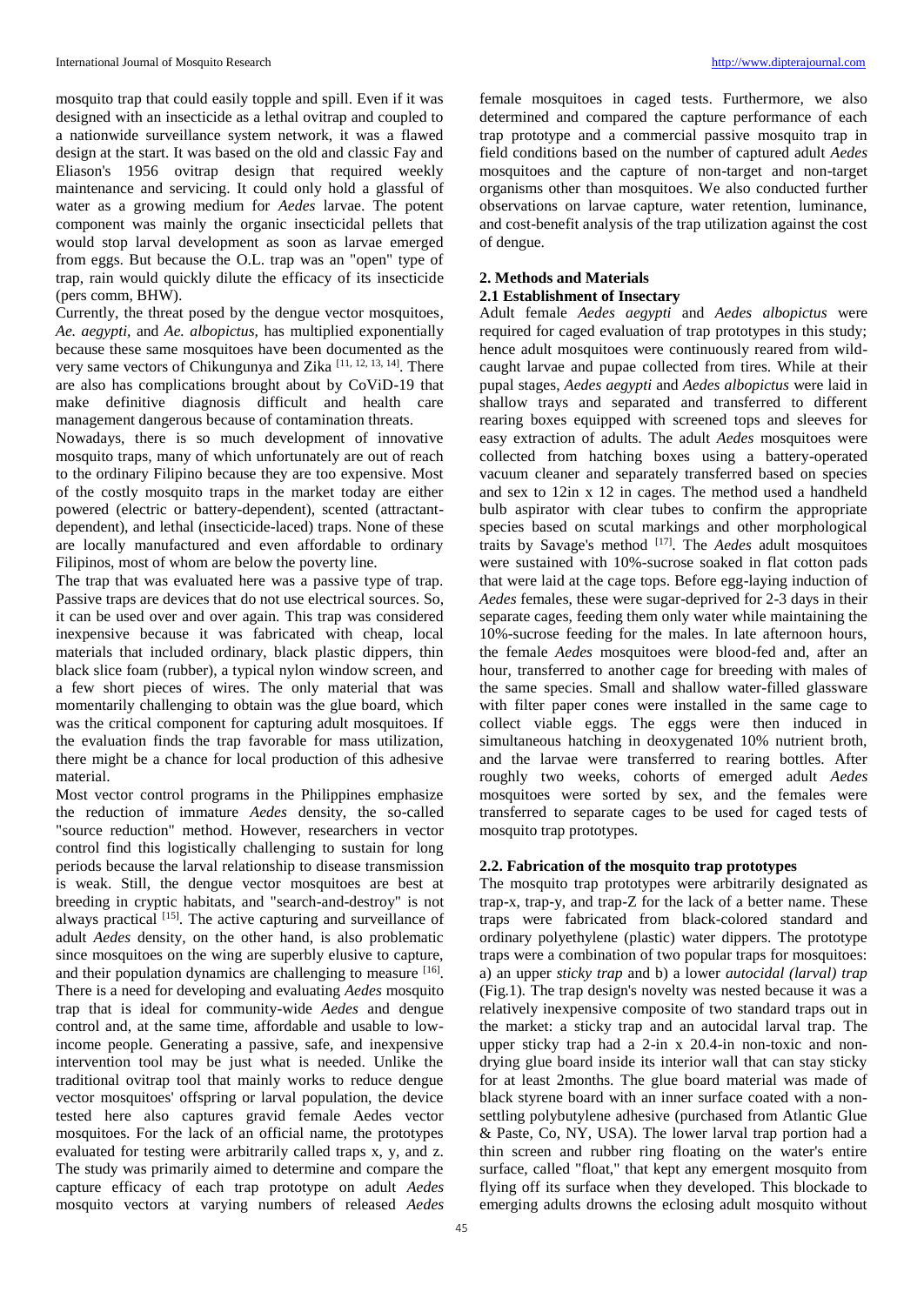using chemical insecticide. So the trap can capture gravid, adult female *Aedes* mosquitoes by the glue-board inside its upper part, and at the same time, it can kill emerging adult mosquitoes by drowning. The last action of the trap helps prevent the onset of insecticidal resistance in vector species. The main difference between the prototypes was mainly the entrances by which the mosquitoes could enter the traps. Trap x had openings at the upper sides, trap y had side and top openings, and trap z had an opening at the top portion of the trap. The trap prototypes' lower component was poured with 1 liter of 4-wks old stored water. This mixture will serve as the only attractant for gravid female Aedes mosquitoes and a growing substrate. The prototype traps' dimension was 16 cm (diameter) x 22 cm (height), which allowed portability for indoor and outdoor installation of said trap if such traps were successfully proven useful.



**Fig 1:** Trap prototypes for evaluation on their *Aedes* mosquito capture

# **2.3 Determination of capture efficacy of trap prototypes in caged tests**

The efficacy of the trap prototypes in capturing target mosquitoes was determined by a release-and-recapture experiment, which was done daily for one month. Three (3) trap prototypes were placed inside three separate 1 m x 1.5 m x 1 m insect cages at three equidistant points inside the cage. The adult *Aedes* mosquitoes were released in the middle, top portion of the cage. In the three cages, the release of mixed *Ae. aegypti* and *Ae. albopictus* were in three categories: low (3), medium (25), and high (50). The release of *Aedes*  mosquitoes was done in the early hours of the morning and terminated an hour after dusk. The number of *Aedes* captured at the glue boards was recorded each evening. One-way ANOVA was used to analyze capture performance in these caged tests.

### **2.4 Determination of capture efficacy of trap prototypes in field conditions**

After the caged tests, groups of three trap prototypes were tested at ten different outdoor household locations in the village of Barangay Lumbia, following a randomized block design for testing capture efficacy on *Ae. aegypti* and *Ae. albopictus.* As a comparator, ten (10) US-patented autocidal gravid ovitraps, Ovicatch™ were also placed at nearby locations of the prototype trap clusters. The autocidal gravid ovitrap from the U.S. (Ovicatch™) served as the standard by which the trap prototypes' performance was compared [18].

During sampling, the glue boards containing adhered adult mosquitoes and larvae were collected once a month for 12 months. Sampling was always carried out at noon to limit exposure to Aedes mosquito bites and obtain independent variable data over a consistent period. Water in the traps was replenished every sampling time with 2-3 weeks old stored tap water from constantly covered buckets. No attractants

were necessary, as was shown by preliminary tests. Glue boards containing adhered mosquito species and other organisms (non-target mosquitoes and non-mosquitoes) from the upper sticky trap as well as larval samples from the bottom autocidal ovitrap were collected monthly and brought to the laboratory in sealable and re-usable containers to be examined, identified, and counted under Andonstar examination digital microscope. Only the target mosquitoes, *Ae. aegypti,* and *Ae. albopictus,* were strictly identified. All other captured organisms were lumped together as either "non-target mosquitoes" (male or female) or "non-mosquito" organisms because picking them out of the adhesive often did not make further morphological identification possible. The counts of female target *Aedes* mosquitoes (*Ae. aegypti, Ae. albopictus*), female non-target mosquitoes, and all nonmosquito from the prototype traps and the Ovicatch™ were subjected to statistical analysis as the basis for the evaluation of the capture performance of the prototype traps. Photographs were taken on most samples for additional documentation and presentation. Relative humidity, temperature, and luminance (in trap interior) were taken and recorded on-site, while rainfall measurements were recorded a month ahead and lag-correlated. Analysis of variance was calculated on the monthly means of trap prototype captures and Ovicatch™ and their linear correlations to independent variables using PAST 4.02 software [19].

#### **3. Results and Discussion**

#### **3.1 Determination of release and recapture efficacy of trap prototypes at indoor, caged tests**

Trap performance is affected by the density of its target species, so the first order of investigation was to determine how many mosquitoes each prototype could capture <sup>[20]</sup>. The Ovicatch™ was not used during a laboratory preliminary release-and-recapture test because the AGO traps were designed for outdoor trapping. The different trap prototypes performed differently in capturing *Aedes* mosquitoes (Table 1). Analysis shows that at a low number of mosquitoes released for capture, traps x, y and z have significantly different means at low (3), medium (25) to high (50) based on the release and recapture method on *Aedes* mosquitoes. Results showed that prototype x performed well at a low and medium number of releases and recapture of *Aedes*  mosquitoes. Still, at high densities of mosquito release, the prototype z did better.

|                          | <b>Mean Capture</b> |                                        |                  |                                 |
|--------------------------|---------------------|----------------------------------------|------------------|---------------------------------|
| <b>Trap</b><br>prototype |                     | Low $N(3)$ Medium $N(25)$ High $N(50)$ |                  | <i>p</i> values                 |
| X                        | $1.32 \pm 0.09$     | $6.13 \pm 0.28$                        | $12.77 \pm 1.08$ | $2.63 \times 10^{-15}$<br>0.05) |
| Y                        | $0.4 \pm 0.06$      | $4.08 \pm 0.27$                        | $13.57 \pm 0.74$ | $2.79x10^{-09} <$<br>0.05       |
| Z                        | $0.67 \pm 0.07$     | $3.93 \pm 0.26$                        | $17.53 \pm 1.08$ | $7.79x10^{-05} <$<br>0.05       |

**Table 1:** *Aedes* mosquitoes that were captured at low, medium, and high densities by trap prototypes x, y, and z.

Significant differences were detected between *Aedes*  mosquito captures of the three trap prototypes in caged release-and-recapture experiments. *Aedes* captures were significantly different between prototype traps at low number released,  $n=3$  ( $p= 2.63x10^{-15} < 0.05$ ), at medium number of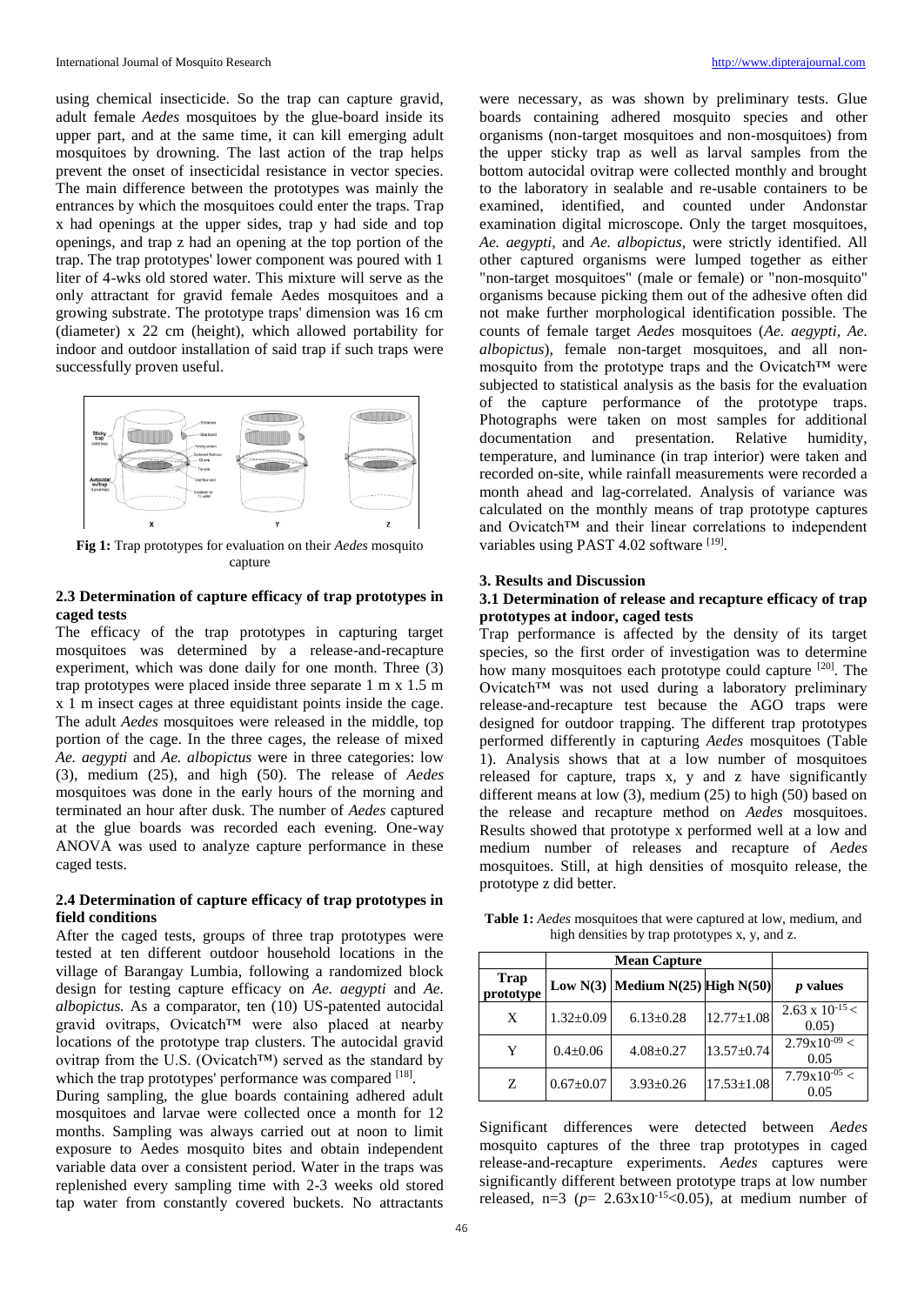mosquitoes released,  $n=25$  ( $p= 2.79x10^{-09} < 0.05$ ), and high number of mosquito release,  $n=50$  ( $p= 0.0007796 \le 0.05$ ).

Figure 2 shows the relative means of mosquito capture by prototype z, x, and y in caged tests for fifteen days.



**Fig 2:** Mean capture of trap prototype x, y, and z

#### **3.2 On the number of** *Aedes* **mosquito traps captured by the trap prototypes and commercial passive autocidal gravid ovitrap at field conditions**

Between October 2018 to November 2019, there was ample rainfall. Fig 3 shows a few target mosquitoes, *Ae. aegypti,* and *Ae. albopictus* caught by the trap prototypes x, y, z, and Ovicatch™.

Means of the monthly catch of adult *Aedes* mosquitoes did not show significant differences between all traps tested  $(p=0.079>0.05)$ . Although the Ovicatch<sup>TM</sup> topped the proportion of *Aedes* mosquito capture, all other prototype

traps captured *Aedes* mosquitoes equally well. Interestingly, however, means of *Aedes* capture of the prototype trap-x had a remarkably comparable mean of captured *Aedes* mosquitoes to the *Aedes* capture in the Ovicatch™, even if their capture surface areas were massively different (40 sq.in., trap-x < 124 sq.in, Ovicatch™). A large number of *Aedes* mosquitoes captured over a one-year study period prove that the prototypes have competent capture performance on their target organisms: dengue vector mosquitoes (Table 2). Some samples of captured mosquitoes are shown in Fig 3.

**Table 2:** Total number of *Aedes* mosquito vectors, non-target mosquitoes, and non-mosquitoes captured by the trap prototypes in one year period, November 2018 to October 2019.

| <b>Trap prototype</b>          | <i>Aedes</i> mean capture (no significant difference) Nontarget mosquitoes Non-mosquitoes |               |                |
|--------------------------------|-------------------------------------------------------------------------------------------|---------------|----------------|
|                                | $32.07 + 3.86$                                                                            | $8.60 + 0.84$ | $10.06 + 0.50$ |
|                                | $24.83 + 1.31$                                                                            | $6.80 + 0.89$ | $9.55 + 0.54$  |
|                                | $19.89 + 1.16$                                                                            | $5.25 + 0.73$ | $9.57 + 0.52$  |
| Ovicatch <sup>TM</sup> $(AGO)$ | $32.03 + 4.00$                                                                            | $8.48 + 0.71$ | $5.55 + 0.33$  |



**Fig 3:** *Aedes aegypti* and *Aedes albopictus* caught by trap prototypes and AGO



**Fig 4:** Relative percentage capture of *Aedes* mosquitoes, non-target mosquitoes, and non-mosquitoes in the trap prototypes y, z and Ovicatch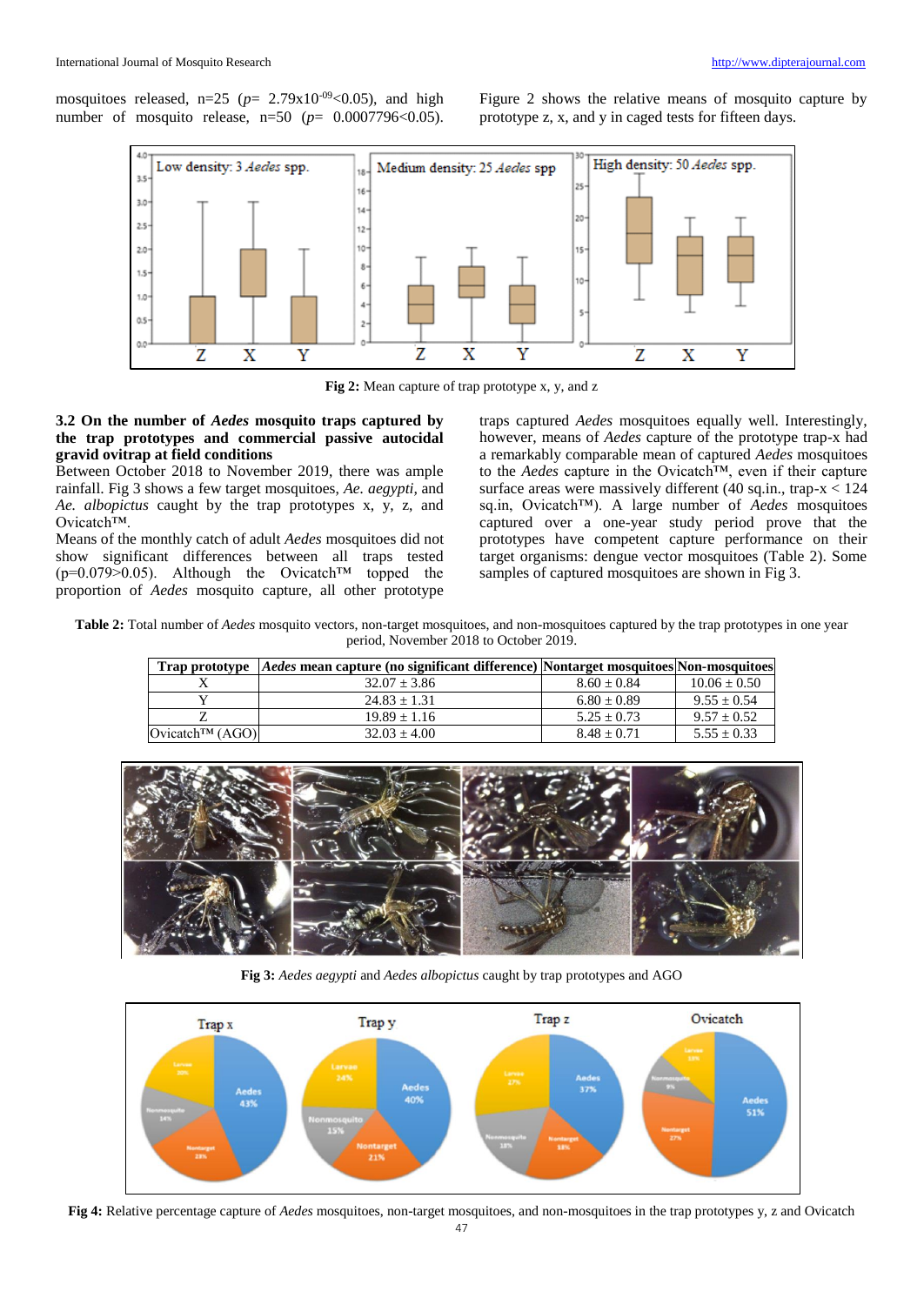**3.3 The number of non-target mosquitoes caught by the** 

**trap prototypes and commercial autocidal gravid ovitrap.** Non-target mosquitoes were also captured abundantly in the prototype traps and commercial autocidal gravid ovitrap, including other *Aedes* and *Culex* mosquitoes (Table 3, Fig 4). The highest number of female non-target mosquitoes caught were by prototype trap-x, followed by the Ovicatch™. Means of adult female non-target mosquitoes in the traps were found to have significant differences (p 0.023<0.05%). Tukey's pairwise post hoc test showed significant difference in Trap x (*p=* 0.042<0.05%) and trap z (*p=* 0.042<0.05%). The total number of non-target mosquitoes captured was highest in trap x, followed by Ovicatch™; Trap z captured the least number of adult female non-target mosquitoes (Table 3). Non-target mosquitoes caught also included suspected *Heizmannia, Uranotaenia,* and *Tripteroides* (Fig 5). Morphological examination of these specimens was hard because picking

them out of the glue boards had not been mostly successful due to the non-yielding adhesive. Nevertheless, the prototype traps' capacity to capture other non-*Aedes* mosquitoes offers a great potential for the surveillance of other disease vector mosquitoes that are endemic. DNA barcoding would probably allow quick and easier identification of captured mosquito species.

**Table 3:** Total number of non- mosquito captured b*y* the trap prototypes and AGO

| Trap                   | <b>Total non-mosquito captures</b> |  |
|------------------------|------------------------------------|--|
| Prototype Trap x       | $120.8 \pm 10.00$                  |  |
| Prototype Trap y       | $114.6 + 9.55$                     |  |
| Prototype Trap z       | $114.9 \pm 9.57$                   |  |
| Ovicatch <sup>TM</sup> | $66.7 + 5.55$                      |  |



**Fig 5:** Non-target mosquitoes caught by prototype traps and AGO

## **3.4 On the number of non-mosquitoes captured by trap prototypes and AGO**

The non-mosquito specimens captured by the prototypes and Ovicatch™ consisted of various insects and a few small invertebrates and vertebrates. Among the non-Culicidae (nonmosquito) caught, as shown in fig 6, were leafhoppers (A, Cicadellidae), midges (B, Chironomidae), ladybird beetles (C, Coccinellidae), ants (D, Formicidae), darkling beetles (E, Tenebrionidae), skipper flies (F, Piophilidae), termites (G, Hodotermitidae), spiders (H, unclassified). On a few occasions, lizards, snails, and small frogs were also found on the glue boards of the traps. The most common non-mosquito captured were the midges abundant in household gutters or canals.

The highest non-mosquito capture was obtained by trap-x, and the least was by Ovicatch™ (Table 4, below). Significant differences between captures of non-mosquito organisms were detected between the traps  $(p=5.15 \text{ x } 10^{-08} < 0.05)$ . Tukey's pairwise test showed significant differences in nonmosquito captures was between all trap prototypes and Ovicatch™.

The high capture of non-mosquitoes provides evidence of the usability of the traps for surveillance of other arthropods, especially insects if these traps were to be installed in the wild. The traps could be used for insect diversity studies in forests or grass fields where the relative abundance of different insects is required.



**Fig 6:** Some of the non-mosquito species captured by the trap prototypes and AGO in the field: A, Cicadellidae, B, Chironomidae, C, Coccinellidae, D, Formicidae, E, Tenebrionidae, F, Piophilidae, G, Hodotermitidae, H, Arachnid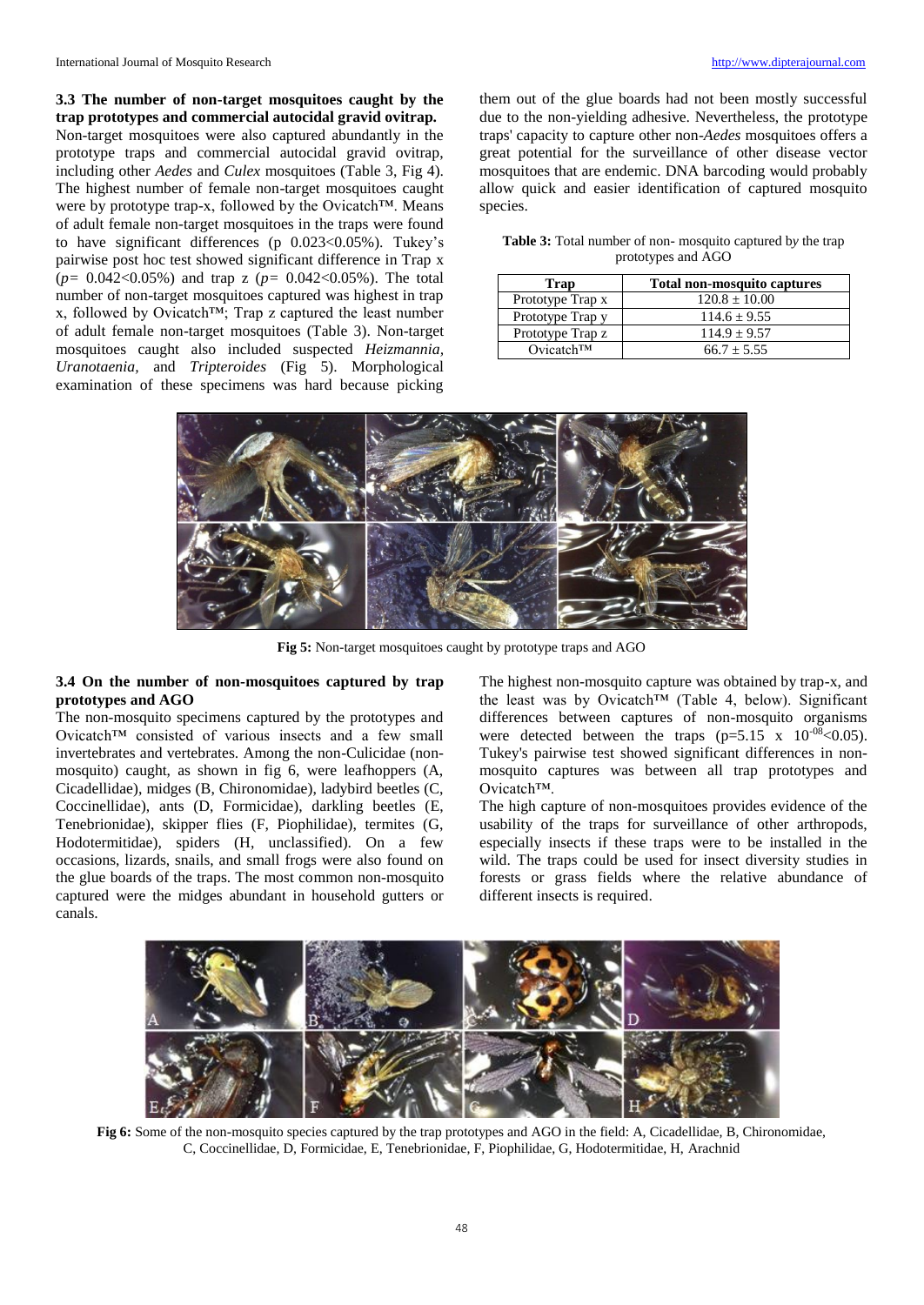# **3.5 On the number of larvae captured by the trap prototypes and commercial autocidal gravid ovitrap**

The larvae collected from the traps (N=6,363) comprised only 1.18% of all the different specimens caught by the traps from one year of field testing. The highest larvae collection was by trap-y with a monthly mean of  $15.29 \pm 1.13$ , and the lowest larval catch was by the Ovicatch™, monthly mean was 7.2  $\pm$ 1.36 (Table 4). The larvae caught in the trap prototypes, with a few collections of chironomids and non-identifiable larvae, were mostly *Ae. aegypti* or *Ae. albopictus.* Larval development was robust in the prototypes. During subsequent monthly samplings, some remnants of detached wings and carcasses could be seen floating on the water's surface, indicating that its autocidal function was working well. It had an excellent capacity to kill developing or emerging mosquitoes by drowning them under the rubber and nylon netting ring floating on the water's surface. The Ovicatch did not have this feature; but instead, it had a screen over its container. Relatively few larvae were caught in the bucket.

**Table 4:** Total number of larvae caught by the trap prototypes x, y, z and Ovicatch

| <b>Traps</b>           | <b>Total larvae</b> | Mean             |
|------------------------|---------------------|------------------|
| Prototype x            | 1778                | $14.81 \pm 1.38$ |
| Prototype y            | 1835                | $15.29 \pm 1.13$ |
| Prototype z            | 1749                | $14.57 \pm 0.99$ |
| Ovicatch <sup>TM</sup> | ۱۸۸۱                | $7.28 + 1.47$    |

# **3.6 On the amounts of water retained in the trap prototypes and commercial autocidal gravid ovitrap**

Among the traps, the highest water retention was shown to be Ovicatch™, due mainly to the large water capacity (5 liters). The water capacity of all prototype traps was only 1.4 liters. Among the trap prototypes, trap x retained the most water, and the least retention of water was in trap z.

Significant differences in water retention were detected among the trap prototypes  $(p=9.76x10^{-11} < 0.05)$ . Tukey's pairwise test indicated substantial differences between trap x and trap z  $(p=8.15x10^{-11} < 0.05\%)$  and between trap x and trap y  $(p=3.30x10^{-07} < 0.05\%)$ . The least significant differences detected were between trap-y and trap-z  $(p=0.01203<0.05)$ . Higher water retention in trap x than in traps y and z is probably due to its openings at the sides; water evaporation is less likely lost than through the top openings of traps y and z.

#### **3.7. comparison of luminance of the prototype traps**

*Ae. aegypti* is typically a diurnal mosquito that may rely more on optical cues, such as the contrast between dark container openings and water surface (specular) reflections, for the selection of resting and oviposition sites than night active mosquito species [21]. In indoor surveillances and sampling, it was commonly observed that adult *Ae. aegypti* prefer to rest in darker locations and on dark, non-reflective surfaces such as clothing  $[22, 23]$ .

Test of equality between means of luminance measured at the interior of the trap prototypes has shown significant differences between lumen measurements between traps  $(p=5.45x10^{-50}$ <0.05) (Table 5). Tukey's pairwise test indicates a significant difference between prototype x and the two other prototypes.

**Table 5:** Luminance of Prototype Traps in the Interior

|      | <b>Prototype</b> |                    |                     |  |
|------|------------------|--------------------|---------------------|--|
|      |                  |                    |                     |  |
| Mean | $640.5 \pm 16.0$ | $1840.12 \pm 83.6$ | $1630.93 \pm 100.4$ |  |

# **3.8 Cost-Benefit analysis if traps are to be used for community-wide dengue vector mosquito control:**

During this investigation, a request following Health Privacy Code A.O. 2016-0002, Rule No. 10 entitled "Health Research" was submitted to the head of hospitals requesting information on actual billing and cost of medical assistance provided to confirm admitted dengue cases. The request letter also included the purposes of the requested information with clear assurance to the hospital authorities and board members of the observance of non-disclosure of any personal information. And that apart from the costs, only the patient's address will be obtained from the records. However, only one hospital responded to the request. It allowed the divulgence of past hospital records of dengue patient billing and medical assistance for research on the cost of dengue in terms of personal expenses and government financial aid.

For the purposes of establishing a cost-benefit analysis for the trap system described in this study, a one-year monthly costing in dengue cases from hospital records was analyzed. In that one-year record of hospitalizations and medical management of confirmed dengue cases, monthly patient expenses and government medical assistance entailed an average of PhP 21, 518.43 (-\$400), and 8,679.86 (- \$200), respectively. The smallest hospital bill for dengue patients was PhP  $4,416.65$  ( $\cdot$  \$90), and the most prominent hospital bill was PhP 604,188.35 (~ \$125).

During the said year, 1,413 dengue cases were admitted to that hospital with a total hospitalization cost of PhP 44,066,465. $\frac{00}{x}$  ( $\frac{0}{x}$  \$850) and a total government subsidy of PhP  $12,055,871.00$  ( $\leq$  \$220). The total one-year personal cost for families of the 1,413 patients was PhP  $32,010,594.00$  ( $\cdot$  \$625)! However, no costing of lost person-hours was obtained due to the boundaries defined by the Health Privacy Code.

As for the Fabrication and utilization of the dengue mosquito traps under investigation, the costs for each trap was PhP 45.00 (˜ \$0.85), and if fabricated to the minimum required number for a small 2-3 bedroom household which was 4-8 units of mosquito traps, the actual household cost for the traps would be between PhP 182.00 ( $\cdot$  \$3) to 364.00 ( $\cdot$  \$7) per household.

This cost of PhP  $316.00$  ( $\degree$  \$6)for obtaining an efficient dengue mosquito capture and protection for the entire family far outweighs the financial burden a family suffers when a member is hospitalized due to dengue. And if the cost of the current trap were compared to the cost of commercial traps in the market, the cost would be more affordable and practical. Commercial traps in the market are not cheap. The cost of installing these commercial traps based on mosquito trapping protocol would make it even more financially problematic for the more vulnerable sectors of society.

#### **4. Summary and Conclusions**

Based on the analysis results, two prototype traps performed best at indoor capture: trap x captured adult female *Aedes* best at low to medium indoor densities. In contrast, trap z captured mature female *Aedes* best at high indoor densities. However, since adult *Aedes* mosquitoes are naturally low-density mosquitoes in households, trap x is the best indoor trap